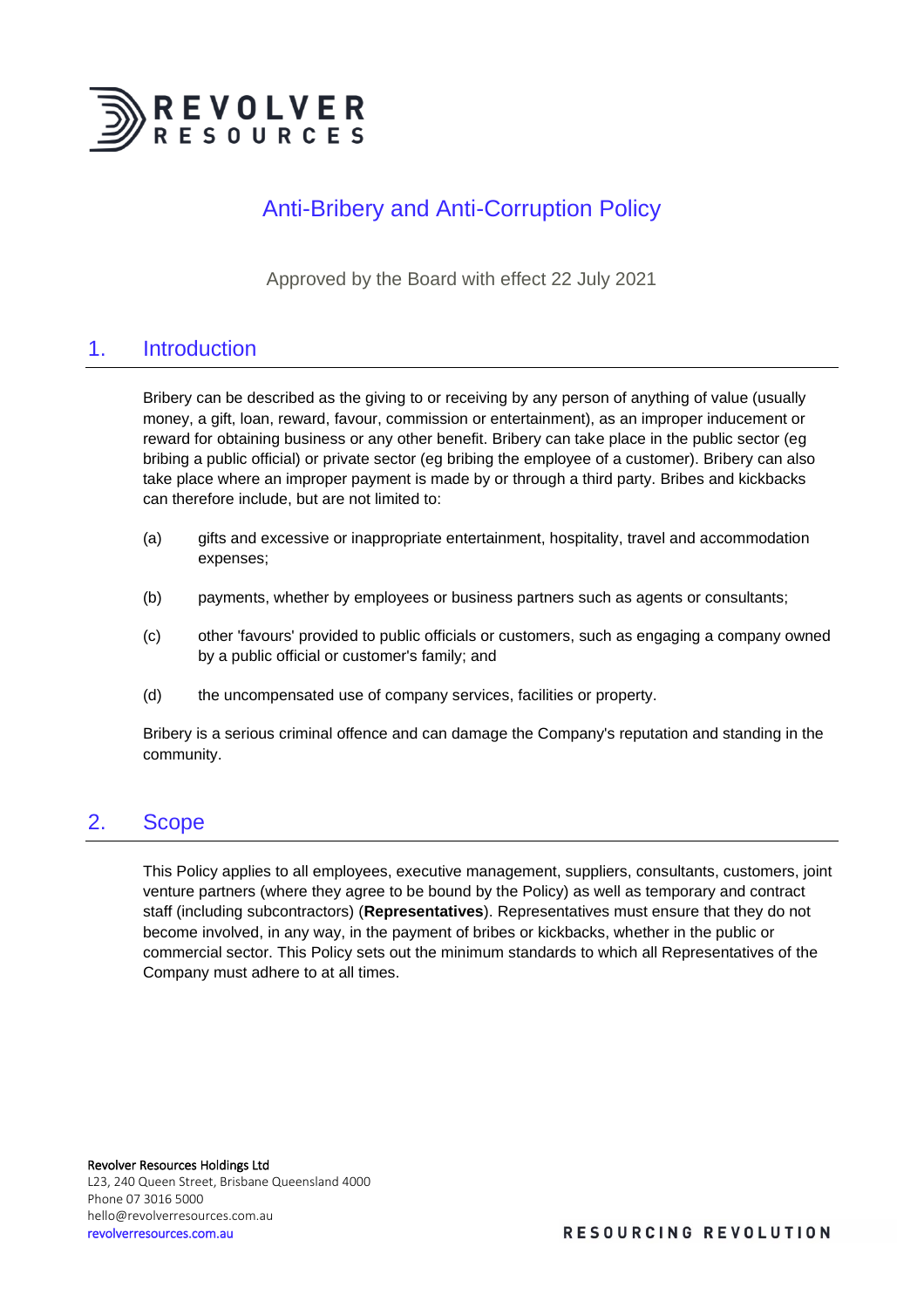

### 3. Objective

**Revolver Resources Holdings Ltd (ACN 651 974 980**) (**Company**) has a zero-tolerance approach to bribery and corruption and is committed to acting professionally, fairly and with integrity in all business dealings.

The objective of this Policy is to:

- (a) set out the responsibilities in observing and upholding the Company's position on bribery and corruption;
- (b) to realise our vision to provide greater value to our shareholders, people, partners, and host communities.; and
- (c) provide information and guidance to those working for the Company on how to recognise and deal with bribery and corruption issues.

### 4. Anti-bribery and anti-corruption policy

#### 4.1 **Policy details**

No Representative of the Company is permitted to pay, offer, accept or receive a bribe in any form. A Representative must never:

- (a) offer, pay or give anything of value to a public official in order to obtain business or anything of benefit to the Company. 'Public official' should be understood very broadly, and this means anyone paid directly or indirectly by the government or performing a public function, including officials of state owned enterprises and public international organisations;
- (b) attempt to induce a public official, whether local or foreign, to do something illegal or unethical;
- (c) pay any person when you know, or have reason to suspect, that all or part of the payment may be channelled to a public official. You should therefore be careful when selecting third parties, such as agents, contractors, subcontractors and consultants;
- (d) offer or receive anything of value as a 'quid pro quo' in relation to obtaining business or awarding contracts. Bribery of 'public officials' is a serious matter, but bribery of those working in the private sector is also illegal and contrary to the Company's Code of Conduct;
- (e) establish an unrecorded (slush) fund for any purpose;
- (f) otherwise use illegal or improper means (including bribes, favours, blackmail, financial payments, inducements, secret commissions or other rewards) to influence the actions of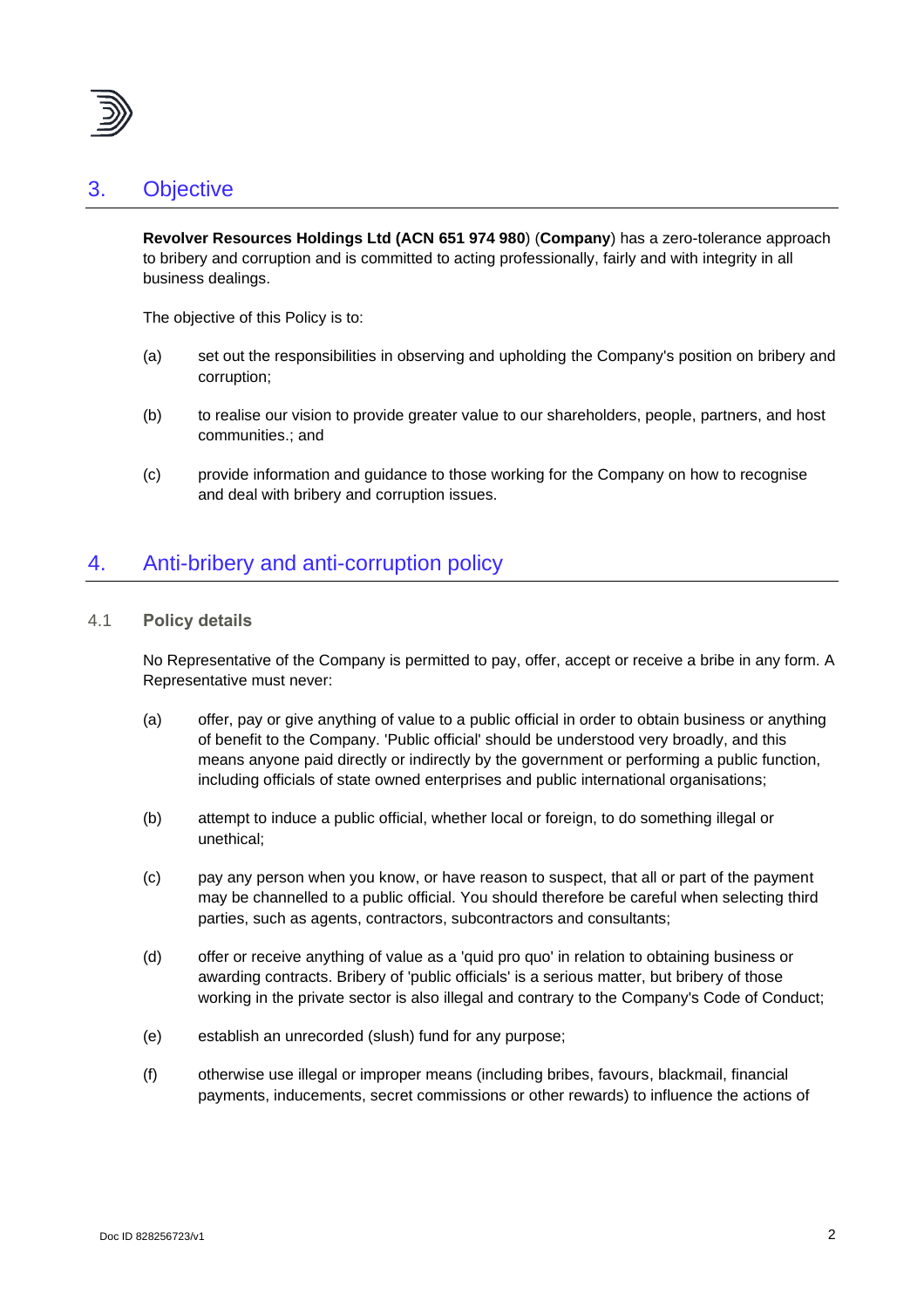

others; or offering anything of value when you know it would be contrary to the rules of the recipient's organisation for the recipient to accept it;

- (g) make a false or misleading entry in the Company books or financial records;
- (h) act as an intermediary for a third party in the solicitation, acceptance, payment or offer of a bribe or kickback;
- (i) so-called 'facilitation' or 'grease' payments are prohibited. Such payments should not be made to public officials, even if they are nominal in amount and/or common in a particular country;
- (j) do anything to induce, assist or permit someone else to violate these rules; and
- (k) ignore, or fail to report, any suggestion of a bribe.

As well as complying with the specific prohibitions in this Policy, Representatives must exercise common sense and judgement in assessing whether any arrangement could be perceived to be corrupt or otherwise inappropriate.

- 4.2 **Agents and Intermediaries**
	- (a) Representatives should not hire an agent, consultant or other intermediary if they have reason to suspect that they will pay bribes on behalf of the Company's behalf.
	- (b) Representatives should seek to ensure that any third parties that are hired will not make, offer, solicit or receive improper payments on behalf of the Company. All fees and expenses paid to third parties should represent appropriate and justifiable remuneration for legitimate services to be provided and should be paid directly to the third party. Accurate financial records of all payments must be kept.
	- (c) All business units should adopt appropriate procedures directed towards ensuring that their arrangements with third parties do not expose them to non-compliance with this Policy. Such procedures should assist Representatives in determining whether particular third parties present a corruption risk and, if so, what steps should be taken to address that risk. This may include, in particular, cases where a third party is engaged to act on behalf the Company:
		- (i) to solicit new business;
		- (ii) to interact with public officials; or
		- (iii) In other high risk situations.
	- (d) Representatives must also be aware of factors which suggest the third party may pose a high corruption risk, and consult with their line managers to assess whether there is a need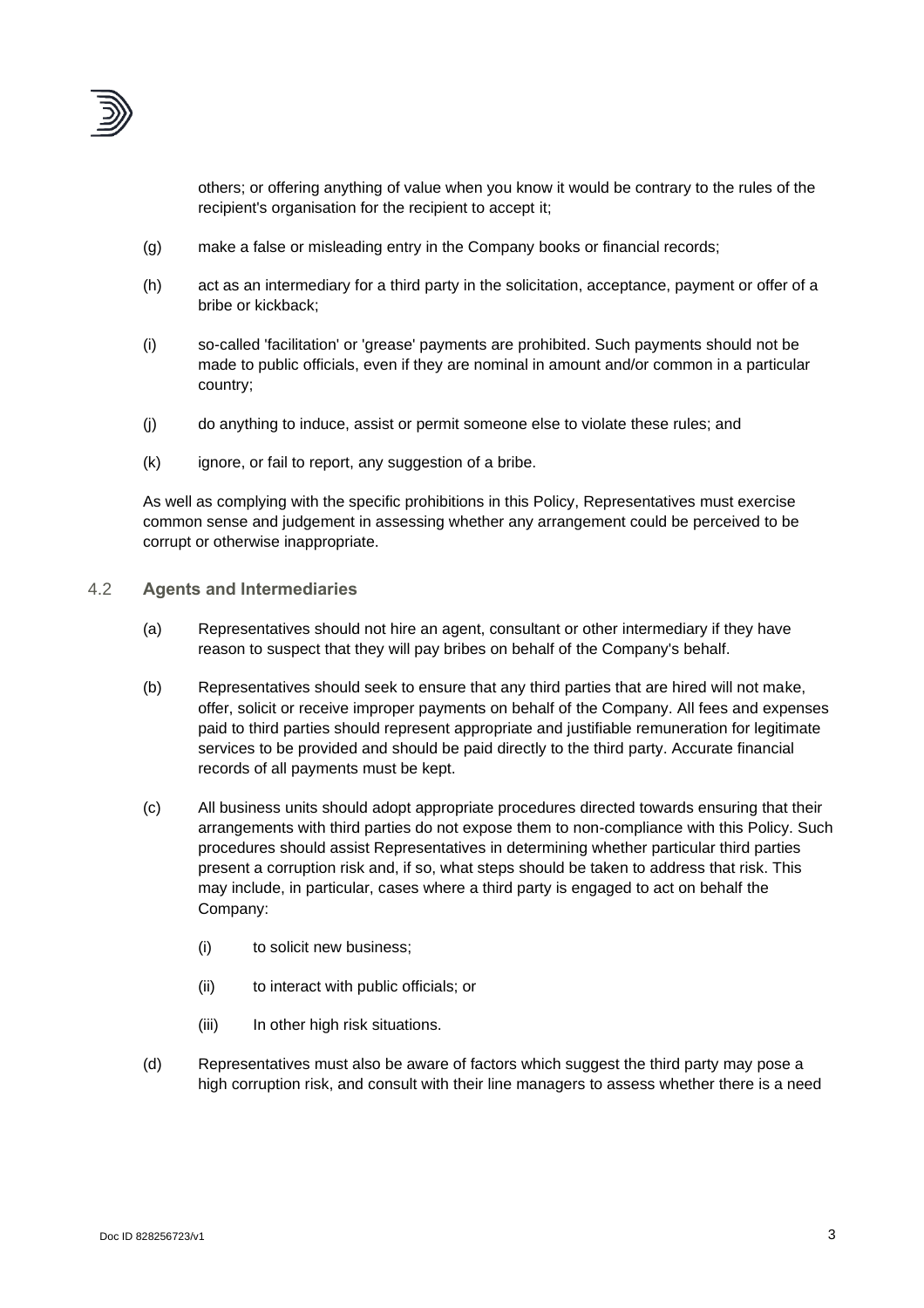

for enhanced due diligence and monitoring, or whether a proposed relationship should not proceed.

#### 4.3 **Gifts, entertainment and hospitality**

The Company prohibits the offering of acceptance of gifts, entertained or hospitality in circumstances which would be considered to give rise to undue influence. All Representatives must notify the Company Secretary or Chief Executive Officer of any gifts and/or benefits, either offered or accepted and valued at AUD\$500.00 or more, to safeguard and make transparent their relationships and dealings with third parties.

#### 4.4 **Charitable and political donations**

- (a) The Company does not make political donations or payments.
- (b) Charitable donations can in some circumstances be used as a disguise for bribery, e.g. where a donation is provided to a 'charity' which is controlled by a public official who is in a position to make decisions affecting the Company. Therefore, whilst the Company supports community outreach and charitable work, recipients must be subject to a suitable due diligence and approval process in all circumstances. It must be clear who the actual recipient of the donation is and for whose benefit the donation is ultimately made.

#### 4.5 **Mergers and acquisitions**

An anti-corruption due diligence on companies which the Company is considering acquiring should be performed during the overall due diligence process. The following risk areas should be considered during the due diligence process:

- (a) an entity's control environment: policies, procedures, employee training, audit environment and whistleblower issues;
- (b) any ongoing or past investigations (government or internal), adverse audit findings (external or internal), or employee discipline for breaches of anti-corruption law or policies;
- (c) the nature and scope of an entity's government sales and the history of significant government contracts or tenders. Risks include improper commissions, side agreements, cash payments and kickbacks;
- (d) an entity's important regulatory relationships, such as key licenses, permits, and other approvals. Due diligence in that context would focus on employees who interact with these regulators, and whether there are any fees, expediting payments, gifts or other benefits to public officials;
- (e) travel, gifts, entertainment, educational or other expenses incurred in connection with marketing of products or services, or in connection with developing and maintaining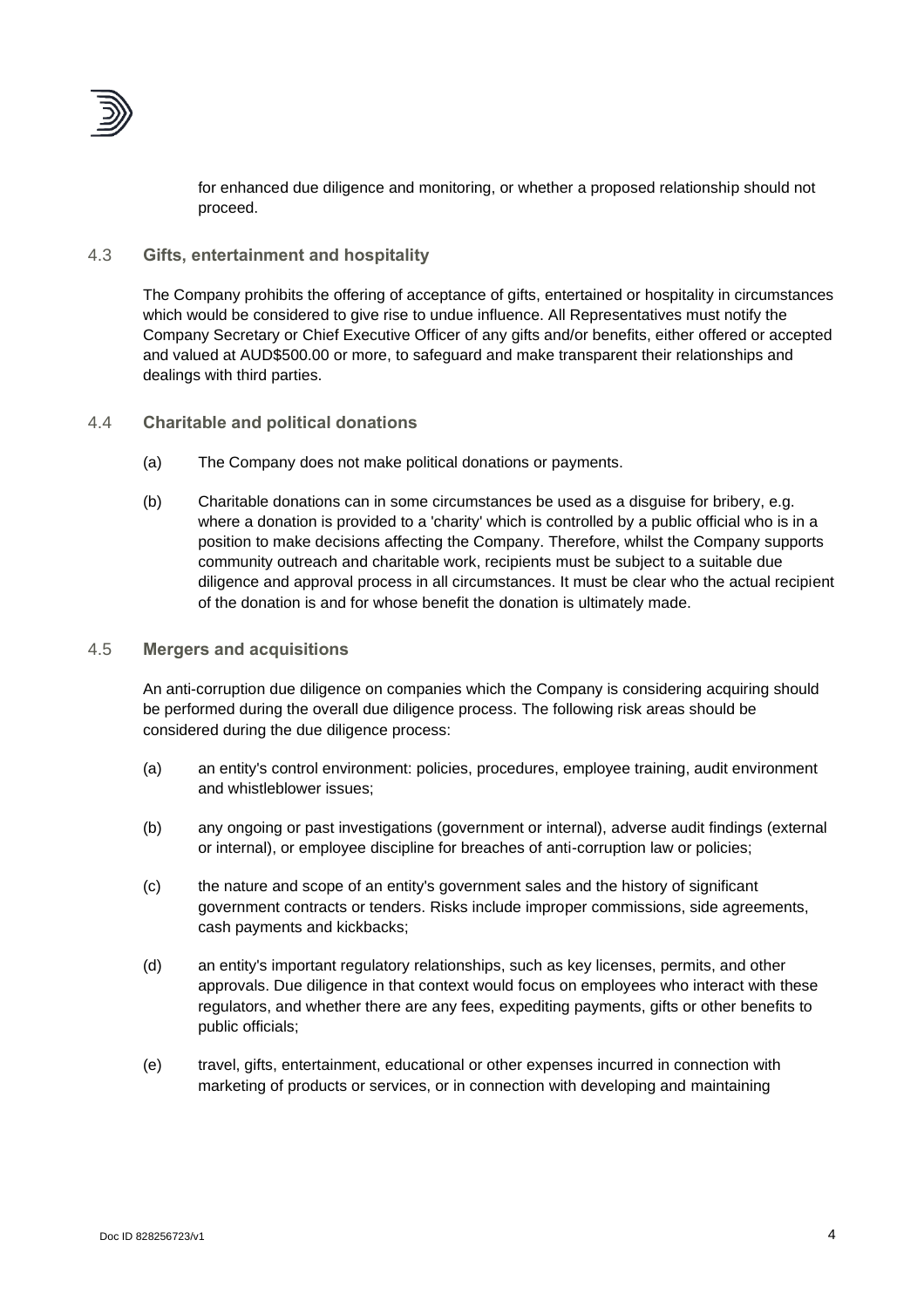

relationships with government regulators. Diligence in this area would include examining expense records, inspection or training trips, and conference attendee lists and expenses;

- (f) an entity's relationships with distributors, sales agents, consultants, and other third parties and intermediaries, particularly those who interact with government customers or regulators; and
- (g) an entity's participation in joint ventures or other teaming arrangements that have significant government customers or are subject to significant government regulation.

#### 4.6 **Reporting bribery and suspicious activity**

- (a) If you become aware of any actual or suspected breach of this Policy or if you are ever offered any bribe or kickback, you must report this to the Authorised Officer (see [Schedule](#page-7-0) 1). Processes are in place to ensure that such complaints are investigated and appropriate action taken. The Company will not permit retaliation of any kind against any Representative for making good faith reports about actual or suspected violations of this Policy. These processes apply to all Representatives of the Company.
- (b) Whistleblowing reports should be made in accordance with the Company's Whistleblower Protection Policy. Matters which may be reported to the Authorised Officers include (but are not limited to):
	- (i) conduct which is inconsistent with the Company stated vision, its Code of Conduct, policies and procedures;
	- (ii) violation of law;
	- (iii) abuse of company resources and assets;
	- (iv) danger to health and safety of any individual;
	- (v) deliberate concealment of information;
	- (vi) fraud, corruption, bribery, extortion and theft;
	- (vii) financial misconduct;
	- (viii) unfair discrimination; and
	- (ix) attempt to suppress or conceal information relating to any of the above.
- (c) The Company expects all Representatives whether full-time, part-time or temporary acting in good faith to report unethical or fraudulent conduct without fear or favour.
- (d) Customers and suppliers are also encouraged to report unethical and fraudulent activities and (in the case of customers) activities that could constitute, or could be perceived to be, collusion or price fixing.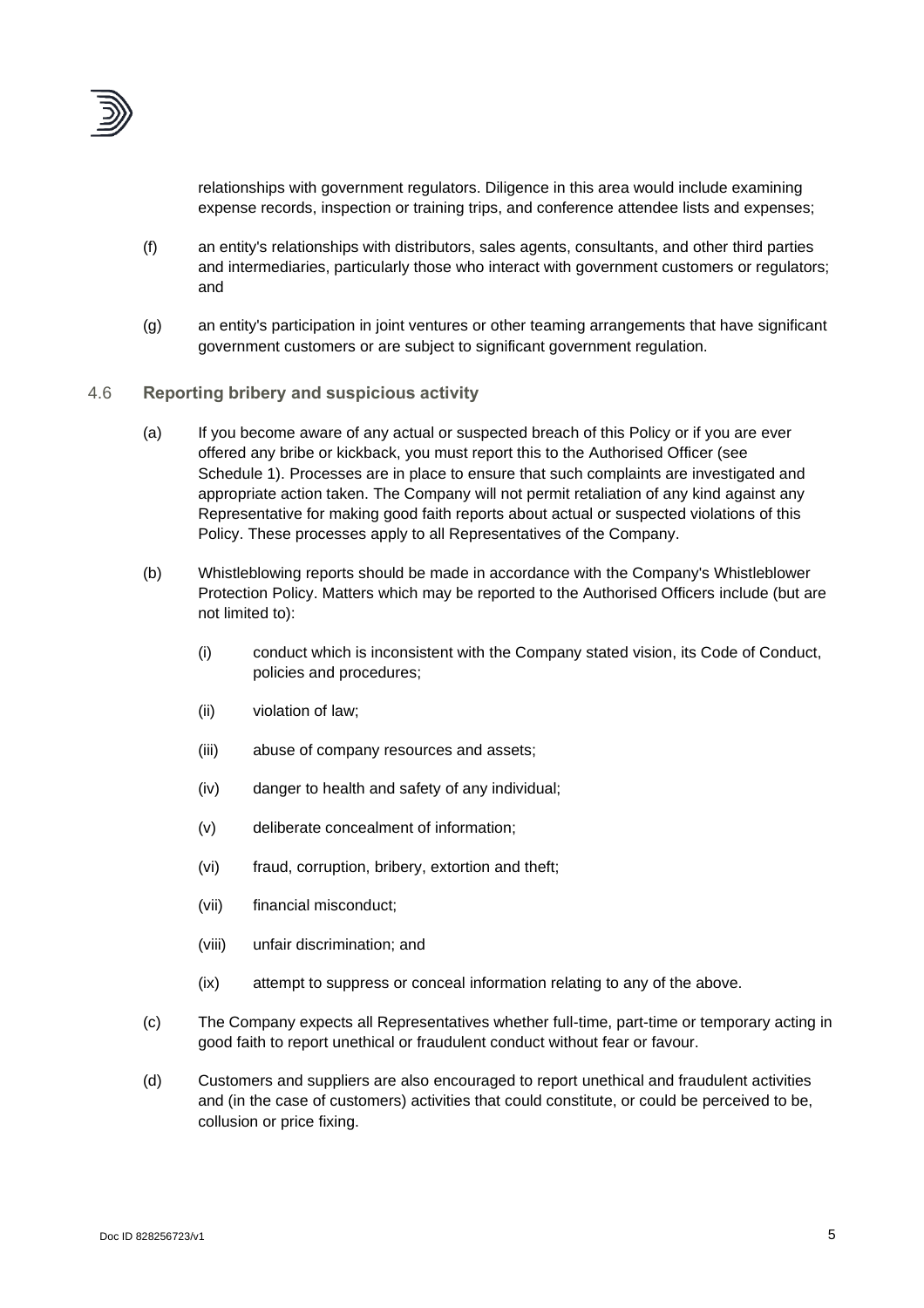

(e) Representatives have an obligation to report suspected or potential breaches of this Policy to the Authorised Officer. All information and reports to an Authorised Officer will be dealt with in a responsible and sensitive manner.

### 5. Roles and Responsibilities

- 5.1 It is the responsibility of all Representatives to know and adhere to this Policy.
- 5.2 The Board have direct responsibility for the Policy, for maintaining it and for providing advice and guidance on its implementation.
- 5.3 All business unit managers are directly responsible for implementing the Policy within their business areas, and for adherence by their staff.
- 5.4 The Board must ensure that managers and employees likely to be exposed to bribery and corruption are trained to recognise and deal with such conduct in accordance with this Policy.

### 6. Compliance

- 6.1 Representatives are required to familiarise and fully comply with this Policy.
- 6.2 Any Representative who fails to comply with the provisions as set out above or any amendment thereto, may be subject to appropriate disciplinary or legal action.
- 6.3 the Company's policies, standards, procedures and guidelines comply with legal, regulatory and statutory requirements.
- 6.4 The Board is responsible for reviewing this Policy to determine its appropriateness to the needs of the Company from time to time and will review the policy at least annually.
- 6.5 This Policy may be amended from time to time in the sole discretion of the Company.

### 7. Enquiries

Enquiries about this Policy should be directed to the Company Secretary or the Chief Executive Officer.

### 8. Related Documents

#### 8.1 Code of Conduct.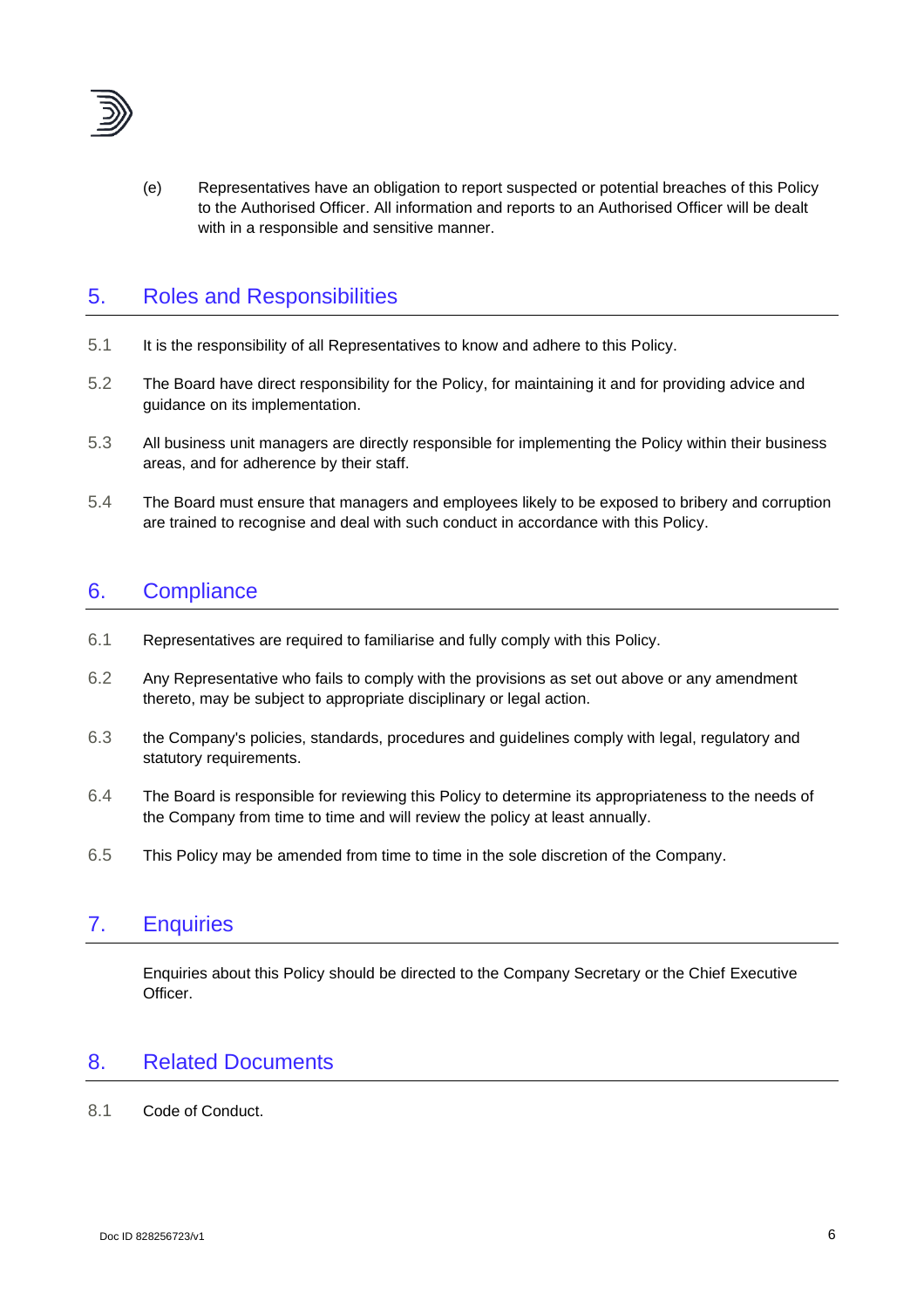

8.2 Whistleblower Protection Policy.